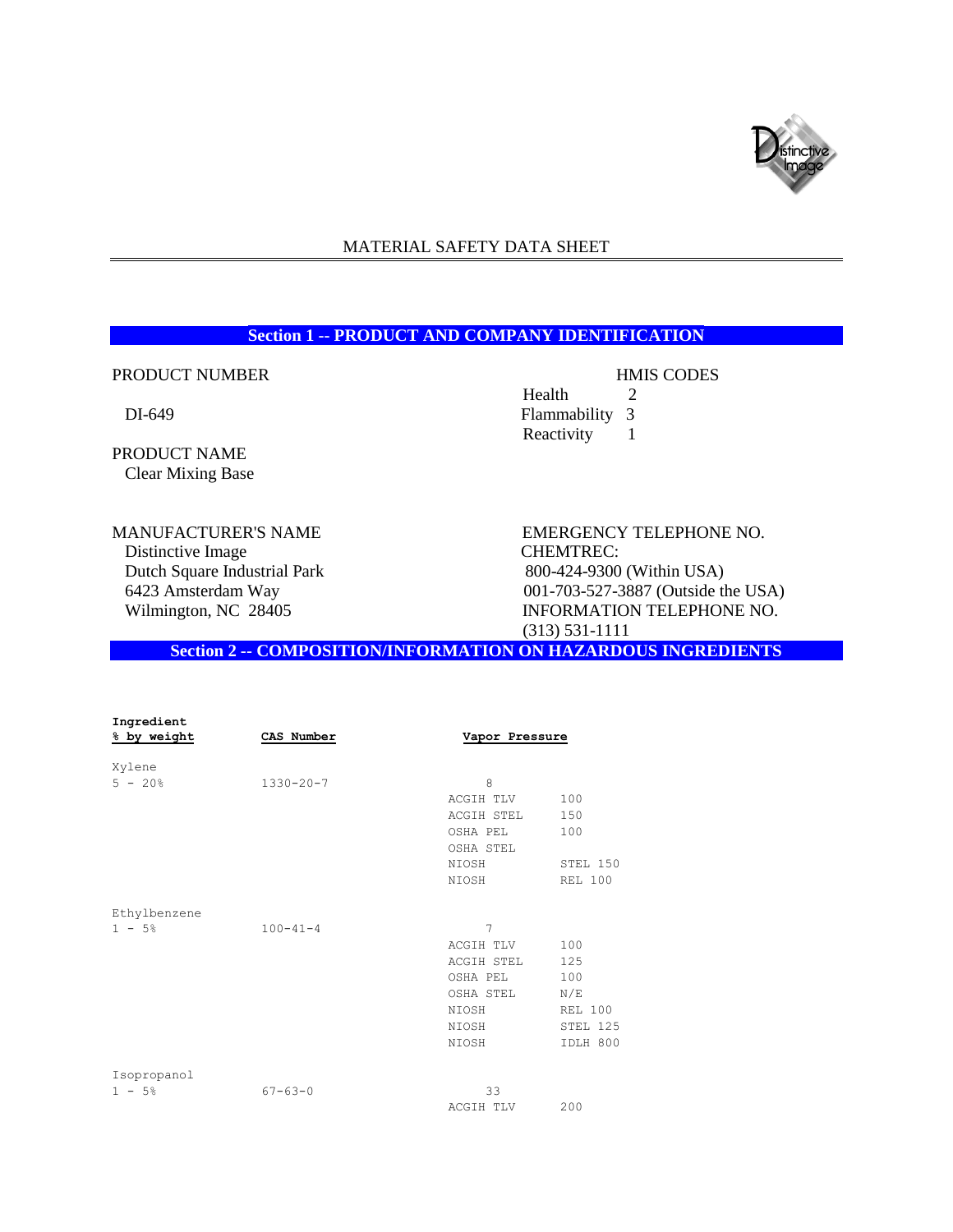|                                             |                | ACGIH STEL<br>OSHA PEL<br>OSHA STEL<br>NIOSH<br>NIOSH<br>NIOSH                     | 400<br>400<br>N/E<br>REL 400<br>STEL 500<br>IDLH 2000                          |
|---------------------------------------------|----------------|------------------------------------------------------------------------------------|--------------------------------------------------------------------------------|
| N-Butanol<br>$5 - 20%$                      | $71 - 36 - 3$  | 6                                                                                  |                                                                                |
|                                             |                | ACGIH TLV<br>ACGIH STEL                                                            | TWA 20                                                                         |
|                                             |                | OSHA PEL<br>OSHA STEL                                                              | 100                                                                            |
|                                             |                | NIOSH<br>NIOSH                                                                     | REL-C: 50<br>IDLH 1400                                                         |
| Toluene<br>$20 - 50$ <sup>§</sup>           | $108 - 88 - 3$ | 21                                                                                 |                                                                                |
|                                             |                | ACGIH TLV<br>ACGIH STEL                                                            | 20                                                                             |
|                                             |                | OSHA PEL<br>OSHA STEL                                                              | 200<br>300                                                                     |
|                                             |                | NIOSH<br>NIOSH                                                                     | 100<br>STEL 150                                                                |
|                                             |                | NIOSH                                                                              | IDLH 500                                                                       |
| Ethyl Acetate<br>$1 - 5%$                   | $141 - 78 - 6$ | 73                                                                                 |                                                                                |
|                                             |                | ACGIH TLV<br>ACGIH STEL<br>OSHA PEL<br>OSHA STEL<br>NIOSH<br>NIOSH                 | 400<br>N/E<br>400<br>N/E<br>REL 400<br>IDLH 2000                               |
| Acetone                                     |                |                                                                                    |                                                                                |
| $5 - 20%$                                   | $67 - 64 - 1$  | 231<br>ACGIH TLV<br>ACGIH STEL<br>OSHA PEL<br>OSHA STEL<br>NIOSH<br>NIOSH<br>NIOSH | 500 ppm<br>750 ppm<br>1000<br>N/E<br>REL 250 ppm<br>REL 590 mg/m3<br>IDLH 2500 |
| Isobutyl Acetate<br>$1 - 5%$                | $110 - 19 - 0$ | 13                                                                                 |                                                                                |
|                                             |                | ACGIH TLV<br>ACGIH STEL<br>OSHA PEL<br>OSHA STEL<br>NIOSH<br>NIOSH                 | 150<br>N/E<br>150<br>N/E<br>150<br>IDLH 1300                                   |
| N-Methyl-2-Pyrrolidone (NMP)<br>$0.1 - 1$ % | $872 - 50 - 4$ | 0.029                                                                              |                                                                                |
|                                             |                | ACGIH TLV<br>ACGIH STEL<br>OSHA PEL<br>OSHA STEL                                   | N/E<br>N/E<br>N/E<br>N/E                                                       |

Cellulose Acetate Butyrate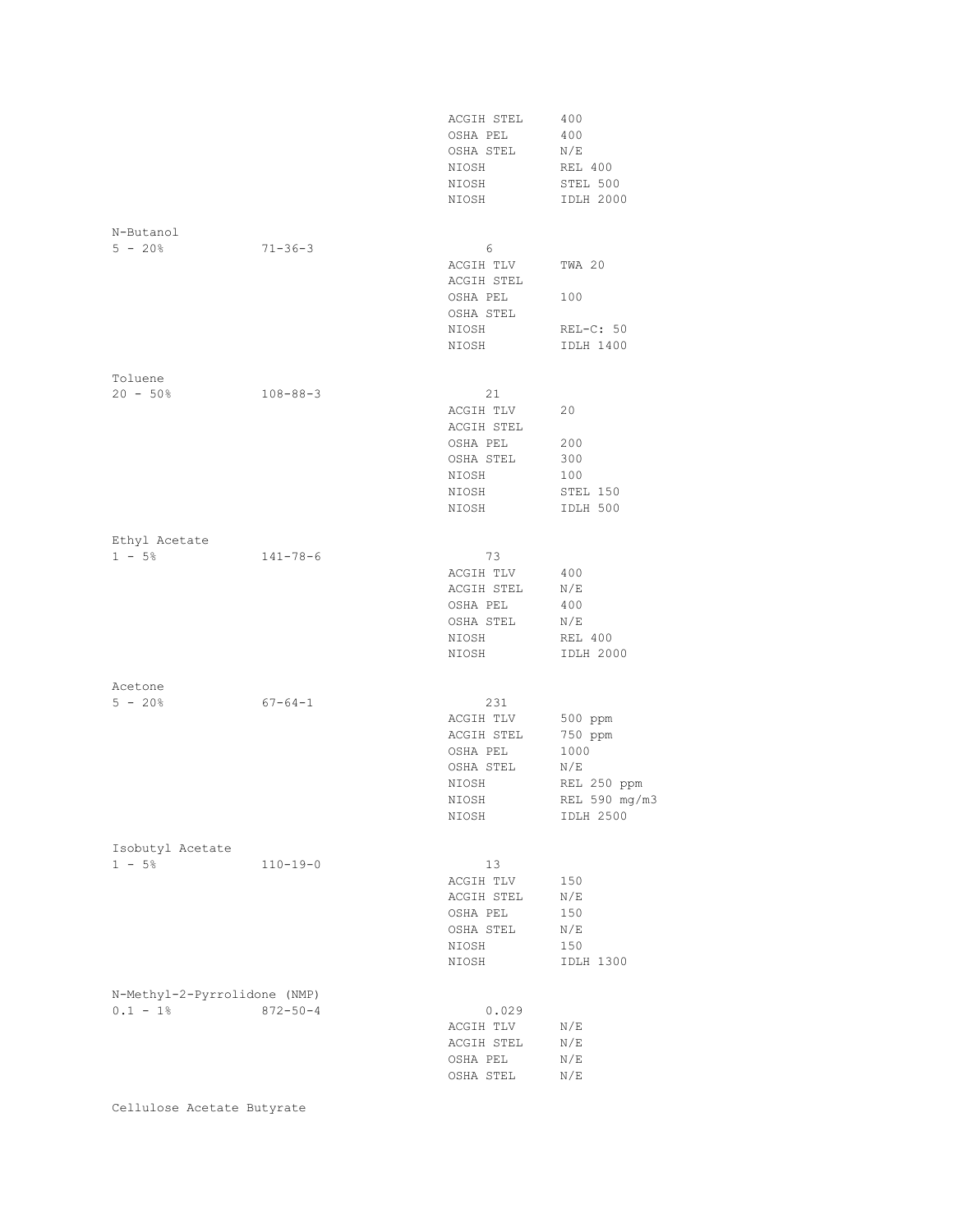| $1 - 5$ <sup>8</sup> | $9004 - 36 - 8$ | N/A        |             |
|----------------------|-----------------|------------|-------------|
|                      |                 | ACGIH TLV  | N/E         |
|                      |                 | ACGIH STEL | N/E         |
|                      |                 | OSHA PEL   | N/E         |
|                      |                 | OSHA STEL  | N/E         |
|                      |                 |            |             |
| n-butyl Acetate      |                 |            |             |
| $5 - 20%$            | $123 - 86 - 4$  | 10         |             |
|                      |                 | ACGIH TLV  | 150         |
|                      |                 | ACGIH STEL | 200         |
|                      |                 | OSHA PEL   | 150         |
|                      |                 | OSHA STEL  | N/E         |
|                      |                 | NIOSH      | 150<br>REL  |
|                      |                 | NIOSH      | 200<br>STEL |
|                      |                 | NIOSH      | IDLH 1700   |
|                      |                 |            |             |

# **Section 3 -- HAZARDS IDENTIFICATION**

#### ROUTES OF EXPOSURE:

Exposure may be by INHALATION and/or SKIN or EYE contact, depending on conditions of use. To minimize exposure, follow recommendations for proper use, ventilation, and personal protective equipment.

#### EFFECTS OF OVEREXPOSURE:

Irritation of eyes, skin and upper respiratory system. May cause nervous system depression. Extreme overexposure may result in unconsciousness and possibly death.

#### SIGNS AND SYMPTOMS OF OVEREXPOSURE:

Headache, dizziness, nausea, and loss of coordination are indications of excessive exposure to vapors or spray mists. Redness and itching or burning sensation may indicate eye or excessive skin exposure.

# MEDICAL CONDITIONS AGGRAVATED BY EXPOSURE:

None generally recognized.

#### CANCER INFORMATION:

FOR COMPLETE DISCUSSION OF TOXICOLOGY DATA REFER TO SECTION 11.

#### **Section 4 -- FIRST AID MEASURES**

#### If INHALED:

If affected, remove from exposure. Restore breathing. Keep warm and quiet.

If on SKIN:

Wash affected area thoroughly with soap and water. Remove contaminated clothing and launder before re-use.

If in EYES: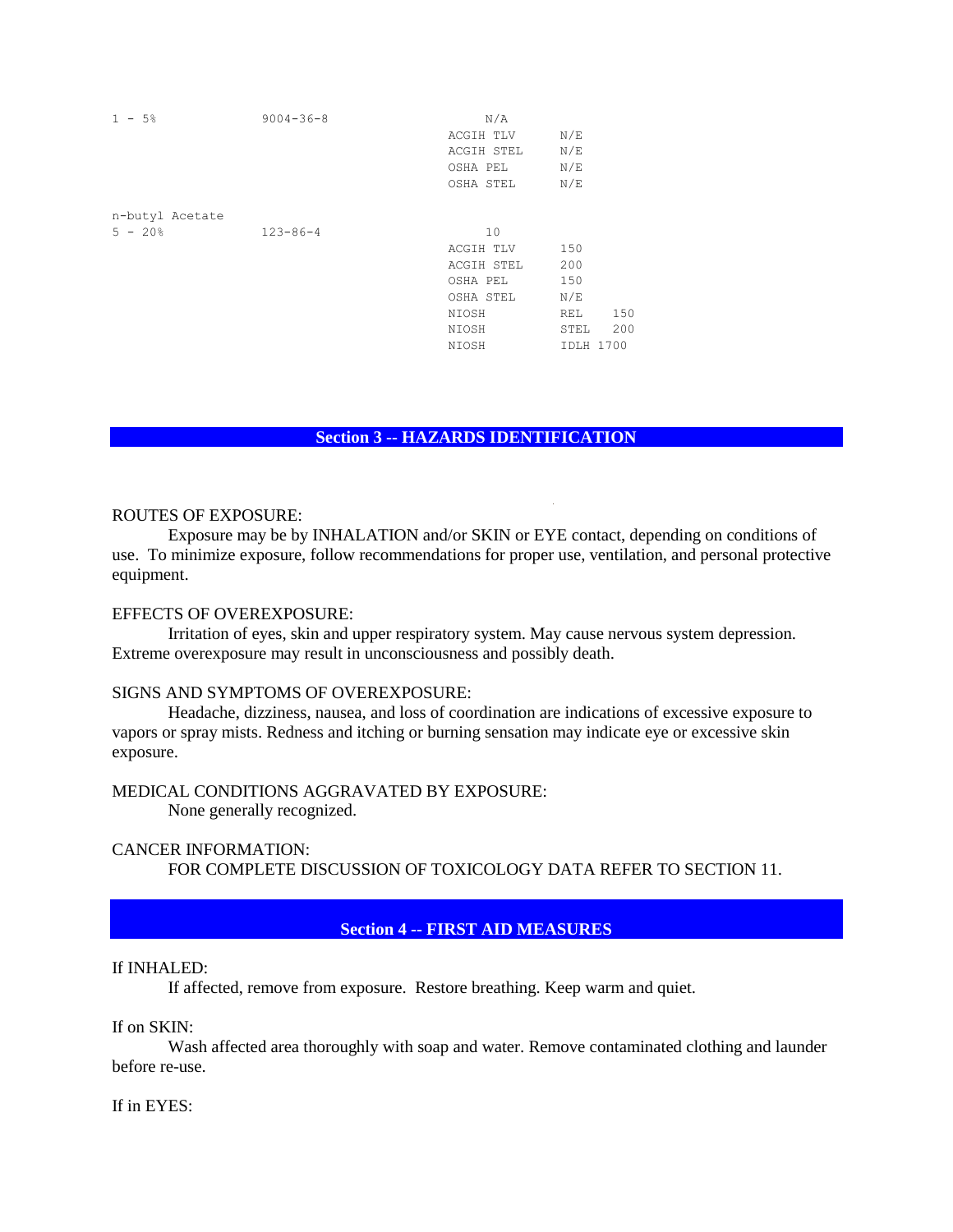Flush eyes with large amounts of water for 15 minutes. Get medical attention.

#### If SWALLOWED:

Do not induce vomiting.Get medical attention immediately.

#### **Section 5 -- FIRE FIGHTING MEASURES**

| <b>FLASH POINT</b> |            | LEL UEL |
|--------------------|------------|---------|
| $-1$ F             | $0.8$ 13.0 |         |

#### EXTINGUISHING MEDIA:

Use National Fire Protection Association (NFPA) Class B extinguishers (carbon dioxide, dry chemical, or universal aqueous film forming foam) designed to extinguish NFPA Class IB flammable liquid fires. Water spray may be ineffective. Water spray may be used to cool closed containers to prevent pressure build-up and possible auto ignition or explosion when exposed to extreme heat.

#### UNUSUAL FIRE AND EXPLOSION HAZARDS:

Containers may explode when exposed to extreme heat. Application to hot surfaces requires special precautions. During emergency conditions overexposure to decomposition products may cause a health hazard. Symptoms may not be immediately apparent. Obtain medical attention.

### SPECIAL FIRE FIGHTING PROCEDURES:

Full protective equipment including self-contained breathing apparatus should be used. Water spray may be ineffective. If water is used, fog nozzles are preferable. Water may be used to cool closed containers to prevent pressure build-up and possible auto ignition or explosion when exposed to extreme heat.

## **Section 6 -- ACCIDENTAL RELEASE MEASURES**

### STEPS TO BE TAKEN IN CASE MATERIAL IS RELEASED OR SPILLED:

Provide maximum ventilation. Only personnel equipped with proper respiratory, skin, and eye protection should be permitted in the area. Remove all sources of ignition. Take up spilled material with sand, vermiculite, or other noncombustible absorbent material and place in clean, empty containers for disposal. Only the spilled material and the absorbent should be placed in this container.

### **Section 7 -- HANDLING RELEASE MEASURES**

#### PRECAUTIONS TO BE TAKEN IN HANDLING AND STORAGE:

Keep away from heat, sparks, and open flame. Vapors will accumulate readily and may ignite explosively. During use and until all vapors are gone: Keep area ventilated - Do not smoke - Extinguish all flames, pilot lights, and heaters - Turn off stoves, electric tools and appliances, and other sources of ignition. Consult NFPA Code. Use approved bonding and grounding procedures. Do not expose to temperature above 120F. Heat from sunlight, radiators, stoves, hot water, and other heat sources could cause container to burst. Do not take internally. Keep out of the reach of children.

### **Section 8 -- EXPOSURE CONTROLS / PERSONAL PROTECTION**

#### PRECAUTIONS TO BE TAKEN IN USE:

Use only with adequate ventilation. Avoid contact with skin and eyes. Avoid breathing vapor and spray mist. Wash hands after using. This coating may contain materials classified as nuisance particulates (listed "as Dust" in section 2) which may be present at hazardous levels only during sanding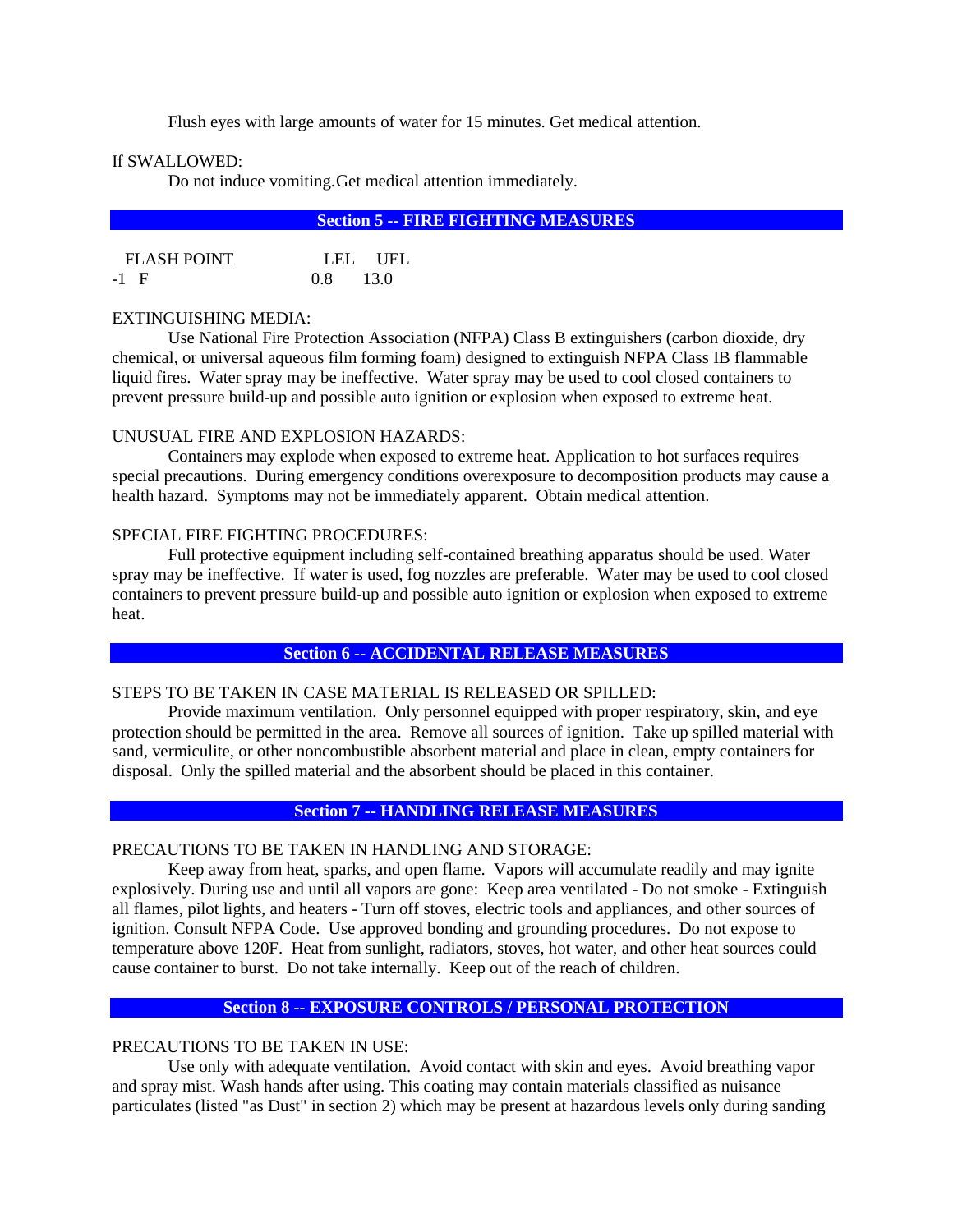or abrading of the dried film. If no specific dusts are listed in section 2, the applicable limits for nuisance dust are ACGIII TLV 10 mg/m3 (total dust), 3 mg/m3 (respirable fraction), OSHA PEL 15 mg/m3 (total dust), 5 mg/m3 (respirable fraction). Removal of old paint by sanding, scraping, or other means may generate dust or fumes that contain lead.

### VENTILATION:

Local exhaust preferable. General exhaust acceptable if the exposure to materials in section 2 is maintained below applicable exposure limits. Refer to OSHA Standards 1910.94, 1910.107, 1910.108, and complete an industrial hygiene study to analyze specific working conditions.



# RESPIRATORY PROTECTION:

If personal exposure cannot be controlled below applicable limits by ventilation, wear a properly fitted organic vapor/particulate respirator approved by NIOSH/MSHA for protection against materials in section 2. When sanding or abrading the dried film, wear a dust/mist respirator approved by NIOSH/MSHA for dust which may be generated from this product, underlying paint, or the abrasive.



# PROTECTIVE GLOVES:

None required for normal application of these products where minimal skin contact is expected. For prolonged repeated contact, wear chemical resistant gloves.



EYE PROTECTION:

Wear safety spectacles with unperforated side shields.

### OTHER PRECAUTIONS:

Intentional misuse by deliberately concentrating and inhaling the contents can be harmful or fatal.



# **Section 9 -- PHYSICAL AND CHEMICAL PROPERTIES**

SPECIFIC GRAVITY 0.870 BOILING POINT 133 - 281 F 56 - 138 C

PRODUCT WEIGHT 7.250 lb/gal 869 g/l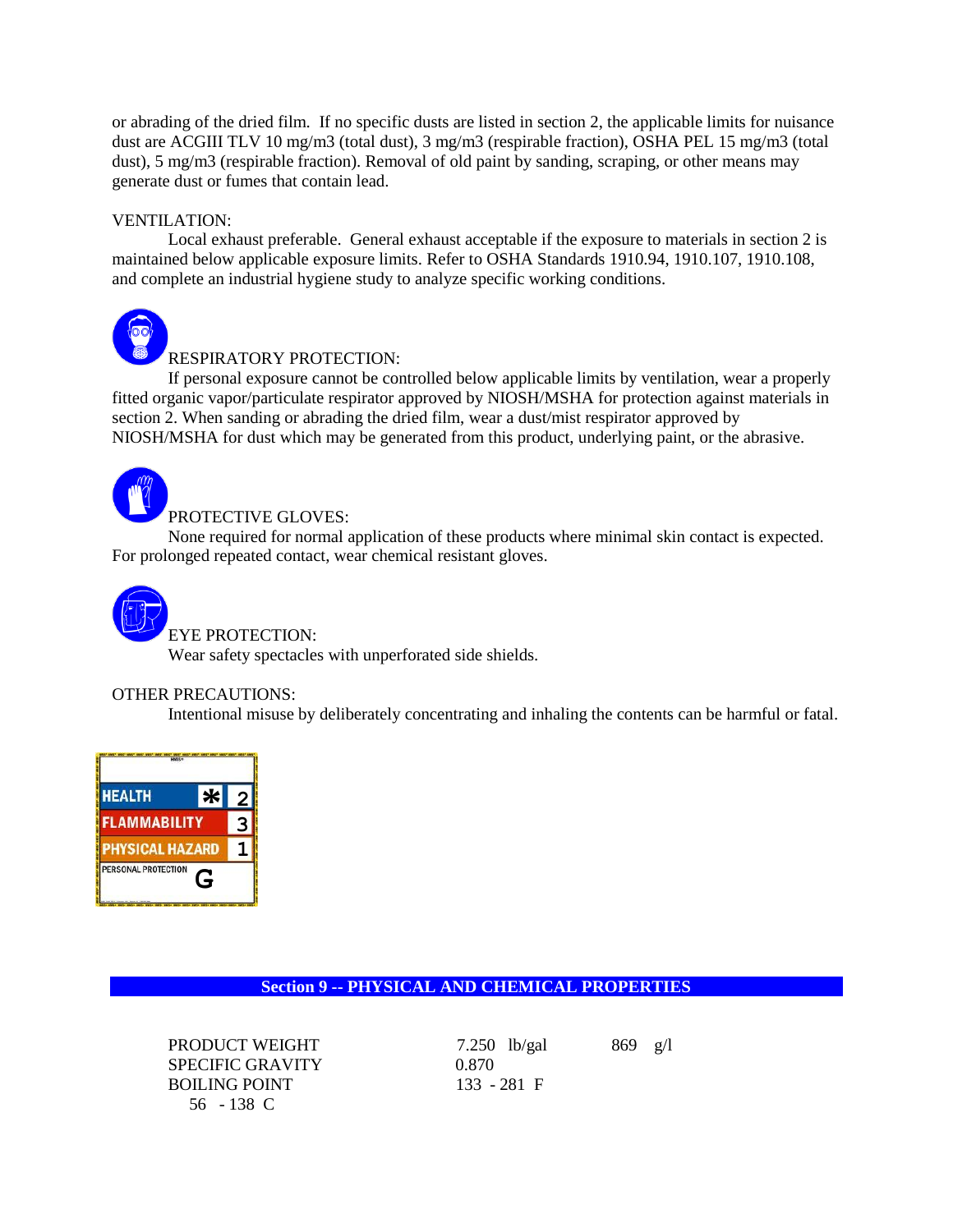| <b>VOLATILES</b>        | 90.7 % by wt     | 92.4 % by vol     |
|-------------------------|------------------|-------------------|
| <b>EVAPORATION RATE</b> | Same as ether    |                   |
| <b>VAPOR DENSITY</b>    | Heavier than air |                   |
| <b>REGULATORY VOC</b>   | $6.57$ lb/gal    | $787 \text{ g/l}$ |
| <b>ACTUAL VOC</b>       | $5.49$ lb/gal    | 658 $g/l$         |

#### **Section 10 -- STABILITY AND REACTIVITY**

#### STABILITY:

This product is normally stable and will not undergo hazardous reactions.

#### CONDITIONS TO AVOID:

None Known.

#### INCOMPATIBILITY:

Avoid contact with strong alkalies, strong mineral acids, or strong oxidizing agents.

# HAZARDOUS DECOMPOSITION PRODUCTS:

Carbon monoxide, carbon dioxide, oxides of sulfur, oxides of barium, lowers molecular weight polymer fractions.

#### HAZARDOUS POLYMERIZATION: None Known.

# **Section 11 -- TOXICOLOGICAL INFORMATION**

CAS No. Ingredient Name

-------------------------------------------------------------------------------------------------------------------

1330-20-7 Xylene

| <b>IARC</b> Classification | Group 3                        |
|----------------------------|--------------------------------|
| Acute oral toxicity:       | LD50 Rat: $4.300$ mg/kg        |
| Acute inhalation toxicity: | No data available              |
| Acute dermal toxicity:     | LD50 Rabbit: $(>)$ 2,000 mg/kg |

-------------------

100-41-4 Ethylbenzene

IARC Classification Group 2B This is an example of pre-defined notes. Toxicological Information:

| 500 mg Severe;                                               |
|--------------------------------------------------------------|
| $LC50 = 35500$ mg/m3/2H;                                     |
| $LC50 = 55000$ mg/m3/2H;                                     |
| $LD50 = 3500$ mg/kg;                                         |
| $LD50 = 3500$ mg/kg;                                         |
| $LD50 = 17800$ uL/kg;                                        |
| $LC50 = 17.2$ mg/l/4H from BASF.                             |
| Confirmed animal carcinogen with unknown relevance to humans |
| Carcinogen, initial date 6/11/04                             |
|                                                              |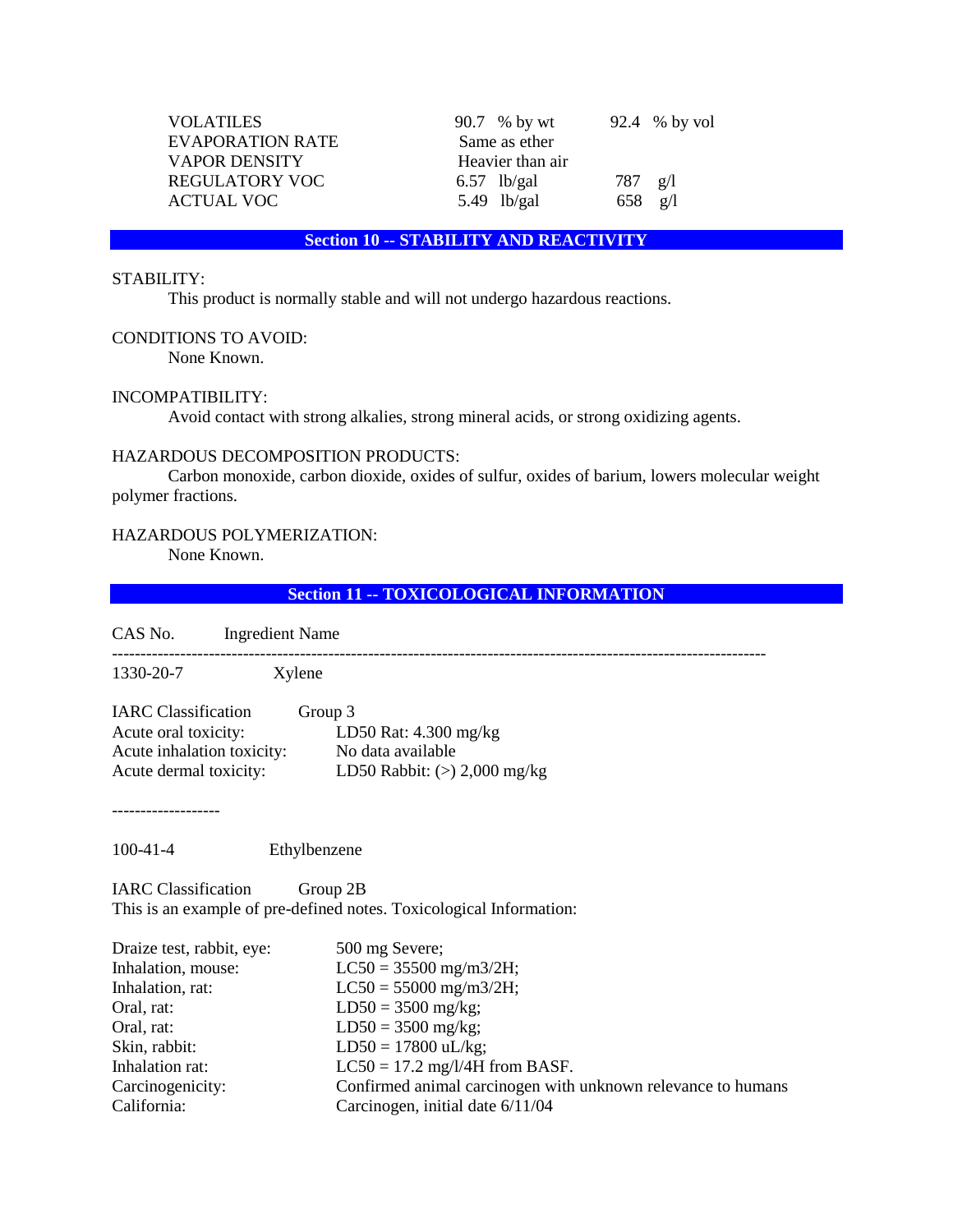| NTP:                  | Not listed.                                                           |
|-----------------------|-----------------------------------------------------------------------|
| IARC:                 | Group 2B carcinogen                                                   |
| Epidemiology:         | No information found                                                  |
| Teratogenicity:       | No information found                                                  |
| Reproductive Effects: | No information found                                                  |
| Mutagenicity:         | Mutation in mammalian somatic cells (Rodent, mouse) Lymphocyte $= 80$ |
| $mg/L$ .              |                                                                       |
| Neurotoxicity:        | No information found                                                  |
| Other Studies:        | No information found                                                  |

-------------------

67-63-0 Isopropanol

| <b>IARC</b> Classification | Group 3                                        |
|----------------------------|------------------------------------------------|
| LD50/LC50:                 |                                                |
| $CAS# 67-63-0:$            |                                                |
| Draize test, rabbit, eye:  | 100 mg Severe;                                 |
| Draize test, rabbit, eye:  | 10 mg Moderate;                                |
| Draize test, rabbit, eye:  | 100 mg/24H Moderate;                           |
| Draize test, rabbit, skin: | $500$ mg Mild;                                 |
| Inhalation, mouse:         | $LC50 = 53000$ mg/m3;                          |
| Inhalation, rat:           | $LC50 = 16000$ ppm/8H;                         |
| Inhalation, rat:           | $LC50 = 72600$ mg/m3;                          |
| Oral, mouse:               | $LD50 = 3600$ mg/kg;                           |
| Oral, mouse:               | $LD50 = 3600$ mg/kg;                           |
| Oral, rabbit:              | $LD50 = 6410$ mg/kg;                           |
| Oral, rat:                 | $LD50 = 5045$ mg/kg;                           |
| Oral, rat:                 | $LD50 = 5000$ mg/kg;                           |
| Skin, rabbit:              | $LD50 = 12800$                                 |
| Carcinogenicity:           |                                                |
| $CAS# 67-63-0:$            | Not listed by ACGIH, IARC, NTP, or CA Prop 65. |

#### Epidemiology: No information found

Teratogenicity: A rat & rabbit developmental toxicity study showed no teratogenic effects at doses that were clearly maternally toxic. In a separate rat study, no evidence of developmental neurotoxicity was associated with gestational exposures to IPA up to 1200 mg/kg/d.

Reproductive Effects: See actual entry in RTECS for complete information.

Mutagenicity: See actual entry in RTECS for complete information.

Neurotoxicity: In rats exposed to isopropanol by inhalation, acute neurotoxicity was noted at 1 and 6 hours at 5000 ppm, but only minimal effects were seen at 1500 ppm and the animals recovered within 5 hours. No toxicity was noted at 500 ppm.

-------------------

71-36-3 N-Butanol

IARC Classification Not Established Acute oral toxicity: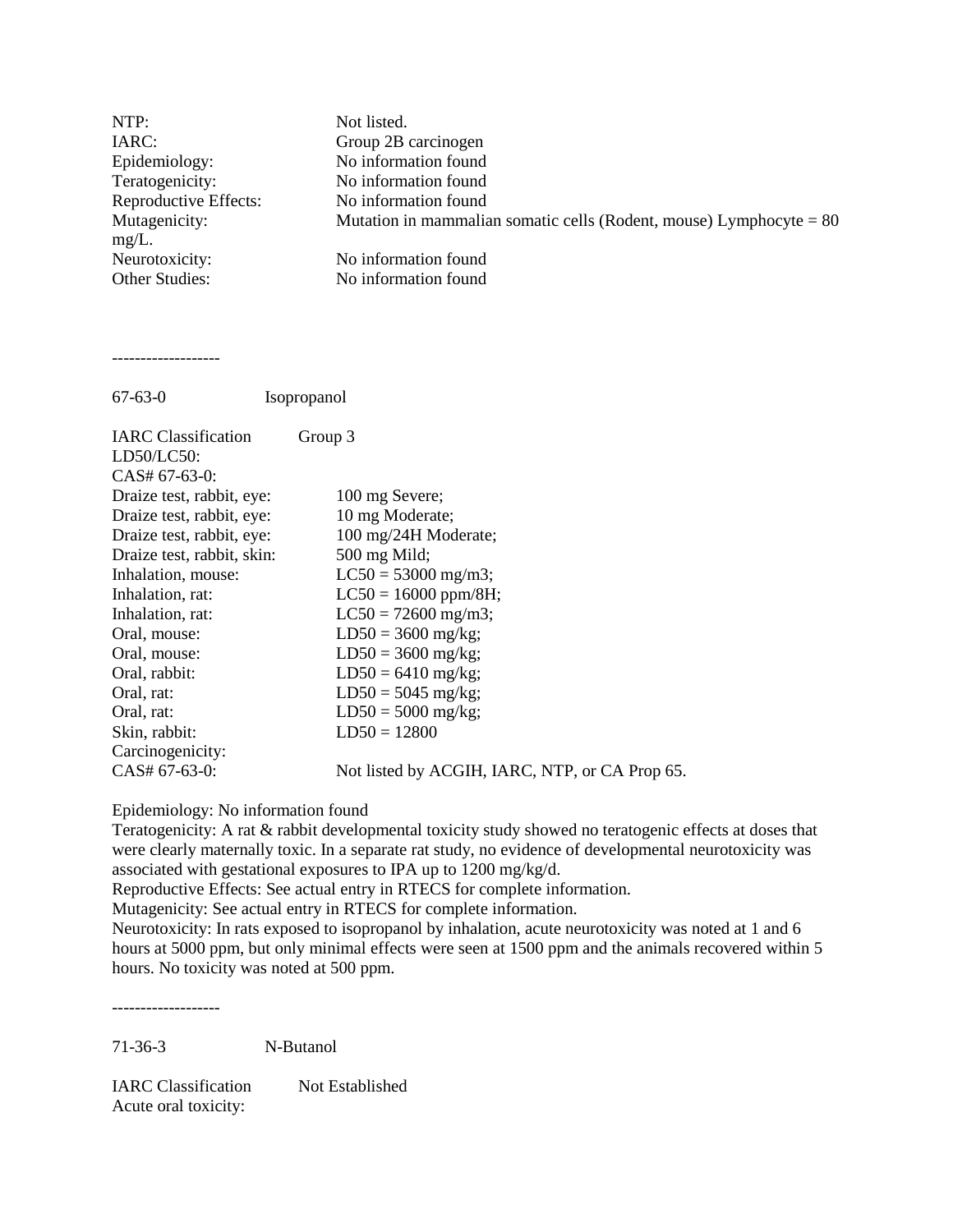LD50 rat: 790 mg/kg

Acute inhalation toxicity: No data available

Acute dermal toxicity: LD50 rabbit: 3,400 mg/kg -------------------

108-88-3 Toluene

| <b>IARC</b> Classification | Group 3                     |
|----------------------------|-----------------------------|
| Acute oral toxicity:       | LD50 rat: 2,600-7,500 mg/kg |
| Acute inhalation toxicity: | LC50 rat: $8000$ ppm, 4 h   |
| Acute dermal toxicity:     | LD50 rabbit: $12,124$ mg/kg |

-------------------

141-78-6 Ethyl Acetate

IARC Classification Not Established Acute oral toxicity: LD50: 4934 mg/kg Acute dermal toxicity: LD50: > 20000 mg/kg Acute inhalation toxicity: LC50: (6h): 22.5 mg/l Issuing date: Dec.14.2010 Skin corrosion/irritation: No skin irritation. Species rabbit Method OECD 404 Skin: Sensitization: Non sensitizer Species: Guinea pig Method OECD 406 Serious eye damage/eye irritation: No eye irritation Species: Rabbit eye Carcinogenic effects: No evidence of carcinogenicity In vitro Mutagenicity: Ames Test: negative - with and without metabolic activation - Method: OECD 471 Cytogenicity Assay in Chinese hamster cells: negative - with and without metabolic activation - Method: OECD 473 Mouse lymphoma cell gene-mutation: negative - with and without metabolic activation - Method: OECD 476 (Reference substance: Ethanol) In vivo Mutagenicity: Mammalian Erythrocyte Micronucleus Test in Chinese hamster and male mice: negative - Method: OECD 474 Reproductive toxicity: No effects on fertility (Reference substance: Ethanol) Routes of exposure: Oral gavage Species: Mouse Acute daphnia toxicity EC50: 3090 mg/l (24h) NA/EN Species: Daphnia magna NOAEL: 26400 mg/kg bw/day (for Ethyl acetate on a molar basis) Developmental effects: No teratogenetic, maternal or develomental effects (Reference substance: Ethanol) Routes of exposure: Inhalation Species: Rat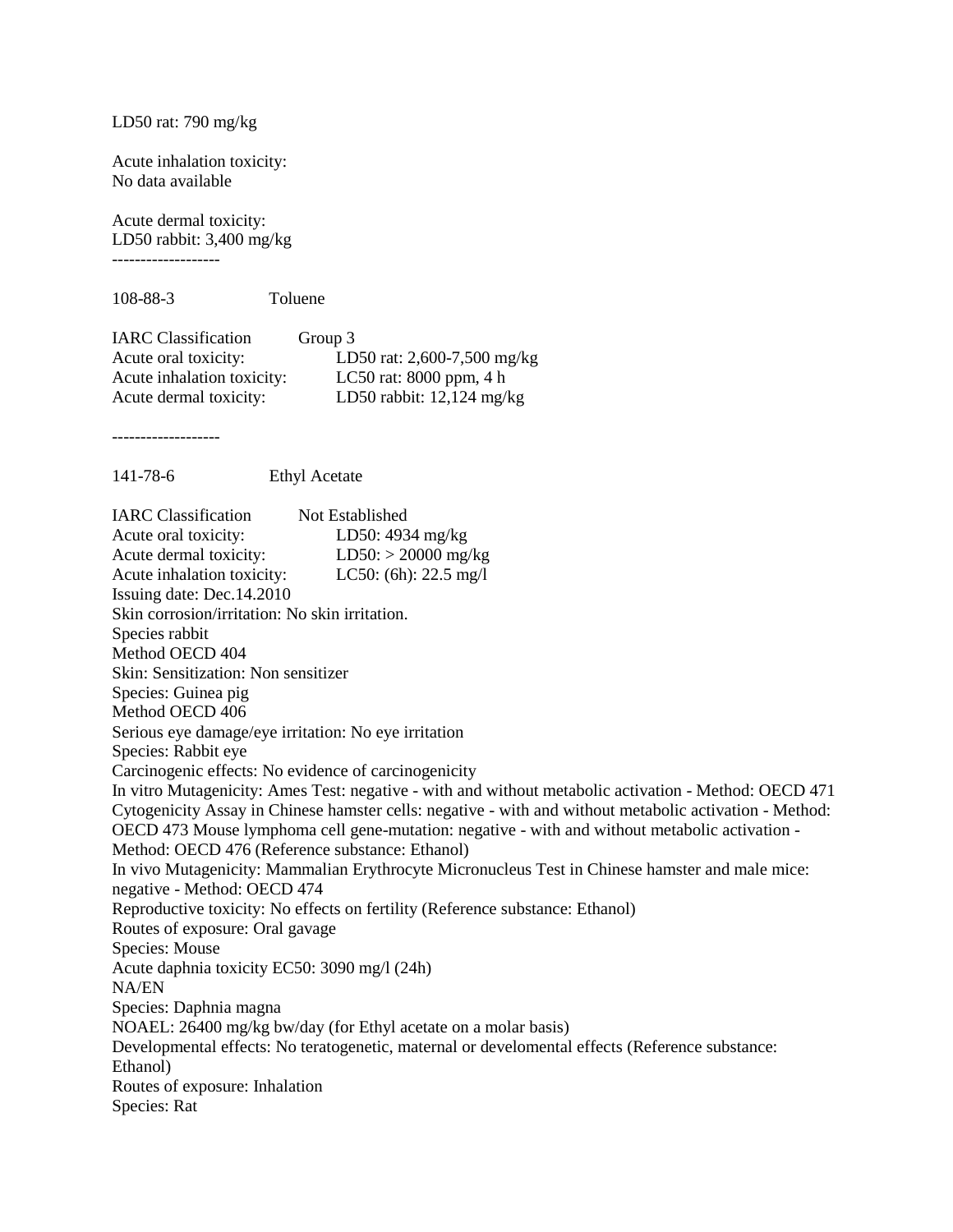NOAEC: 73300 MG/M3 Repeated exposure: No adverse effects Routes of exposure: Oral gavage Species: Rat Method EPA OTS 795.2600 NOAEL: 900 mg/kg bw/day Repeated Exposure: No adverse effects Routes of exposure: Inhalation Species: Rat Method: EPA OTS 798.2450 NOEC: 1.28 MG/L

-------------------

67-64-1 Acetone

IARC Classification Not Established LD50/LC50: CAS# 67-64-1:

| Dermal, guinea pig:        | $LD50 = >9400$ uL/kg;    |
|----------------------------|--------------------------|
| Draize test, rabbit, eye:  | 20 mg Severe;            |
| Draize test, rabbit, eye:  | 20 mg/24H Moderate;      |
| Draize test, rabbit, eye:  | 10 uL Mild;              |
| Draize test, rabbit, skin: | 500 mg/24H Mild;         |
| Inhalation, mouse:         | $LC50 = 44$ gm/m3/4H;    |
| Inhalation, rat:           | $LC50 = 50100$ mg/m3/8H; |
| Oral, mouse:               | $LD50 = 3 gm/kg;$        |
| Oral, rabbit:              | $LD50 = 5340$ mg/kg;     |
| Oral, rat:                 | $LD50 = 5800$ mg/kg;     |

Carcinogenicity:

CAS# 67-64-1: Not listed by ACGIH, IARC, NTP, or CA Prop 65.

Epidemiology: In a series of studies, no statistically significant differences in causes of death or clinical laboratory results were observed in 948 employees exposed to up to 1070 ppm acetone over 23 years. Teratogenicity: Animal studies have only shown harmful effects in the offspring of animals exposed to doses which also produced significant maternal toxicity.

Reproductive Effects: During the Stewart et al. study: four adult female volunteers were exposed 7.5 hours to acetone vapor at a nominal concentration of 1000 ppm. Three of the four women experienced premature menstrual periods which were attributed to the acetone exposure.

Mutagenicity: Sex chromosome loss and nondisjunction (Yeast - Saccharomyces cerevisiae) =  $47600$ ppm; Cytogenetic analysis (Rodent - hamster Fibroblast) = 40 gm/L.

Neurotoxicity: No information found

Other Studies: No information found

-------------------

110-19-0 Isobutyl Acetate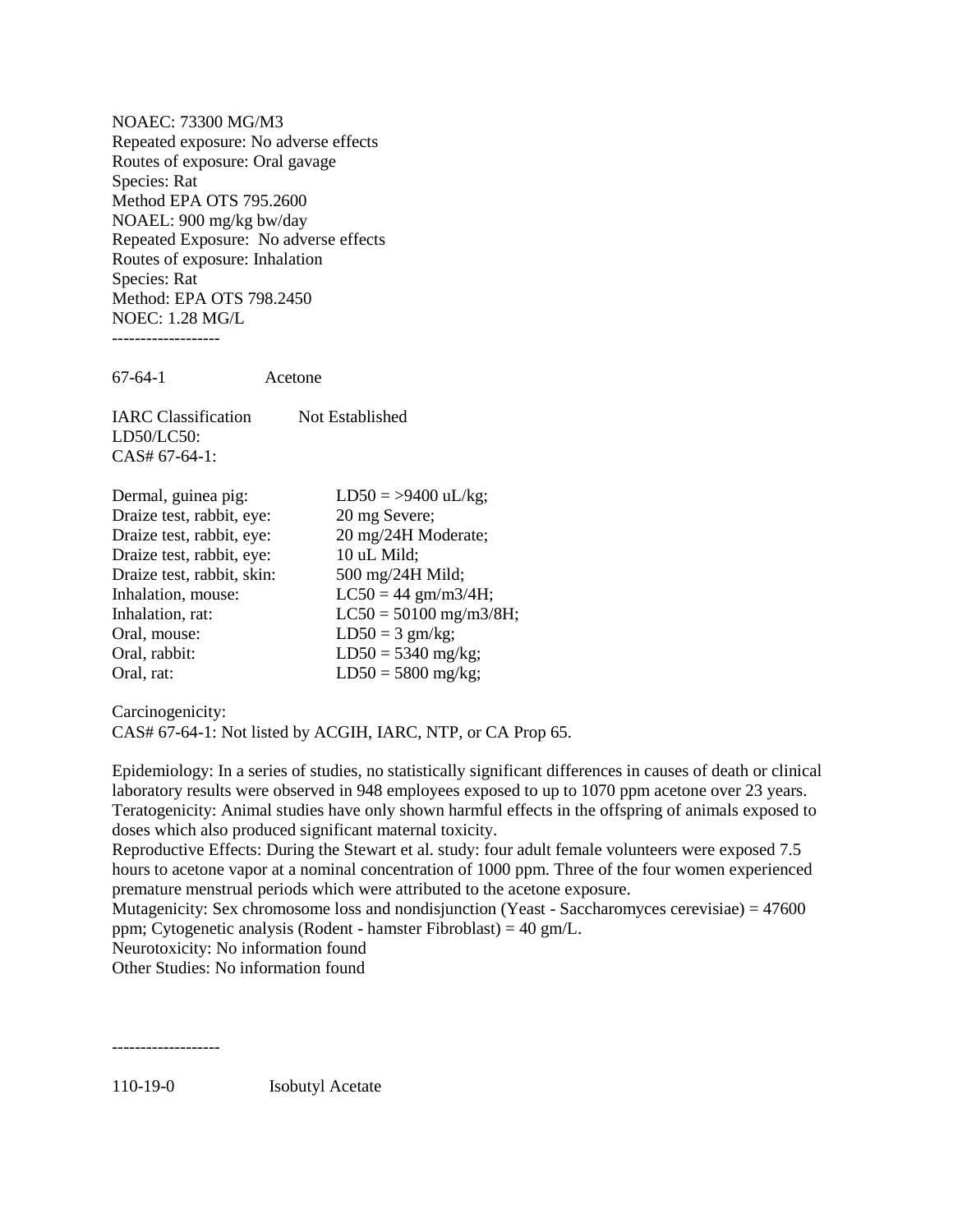IARC Classification Not Established Acute oral toxicity: LD50 Rabbit: 4,800 mg/kg

Acute inhalation toxicity LC50 Rat: 3500 ppm, 4h

Acute dermal toxicity: LD50 Rabbit: 17 g/kg

-------------------

#### 872-50-4 N-Methyl-2-Pyrrolidone (NMP)

IARC Classification Not Established Product Summary N-methyl pyrrolidone (NMP) is of slight acute toxicity. Liquid NMP is a moderate to severe eye irritant and mildly irritating to skin but is not a skin sensitizer. It is readily absorbed after ingestion, inhalation and skin contact. Repeated inhalation exposure may cause reversible irritation at the site of initial contact, and transient CNS effects have also been observed. Repeated long term ingestion was associated with an increased severity of spontaneous progressive nephropathy in male rats, and increased liver weight and increased hepatic cell hypertrophy in male and female mice. It is not genotoxic in vitro or in vivo. No increase in tumors was seen in rats exposed by inhalation or via feed for two years, however an increase in liver tumors was noted in mice over a similar period. The relevance of these findings to humans appears doubtful, however, since liver tumors are commonly reported when non-genotoxic chemicals are tested in the mouse bioassay. Adverse effects on reproduction have been reported in rats after ingestion of amounts of NMP which also caused mild generalized changes in the parental animals. Fetal effects have been noted in pregnant animals exposed by ingestion, inhalation and skin contact, and occurred both in the presence and absence of maternal toxicity. Material Safety Data Sheet MSDS No.:

Variant: Version No: Validation Date: BE1006 Asia-EN 1.1 15.12.2004 N METHYL PYRROLIDONE Page 6 of 8 COMPONENT INFORMATION • N-Methyl-2-pyrrolidinone 872-50-4 Acute Toxicity - Lethal Doses LC50 (Inhl)  $\text{Rat} > 5.0 \text{ MG/L}$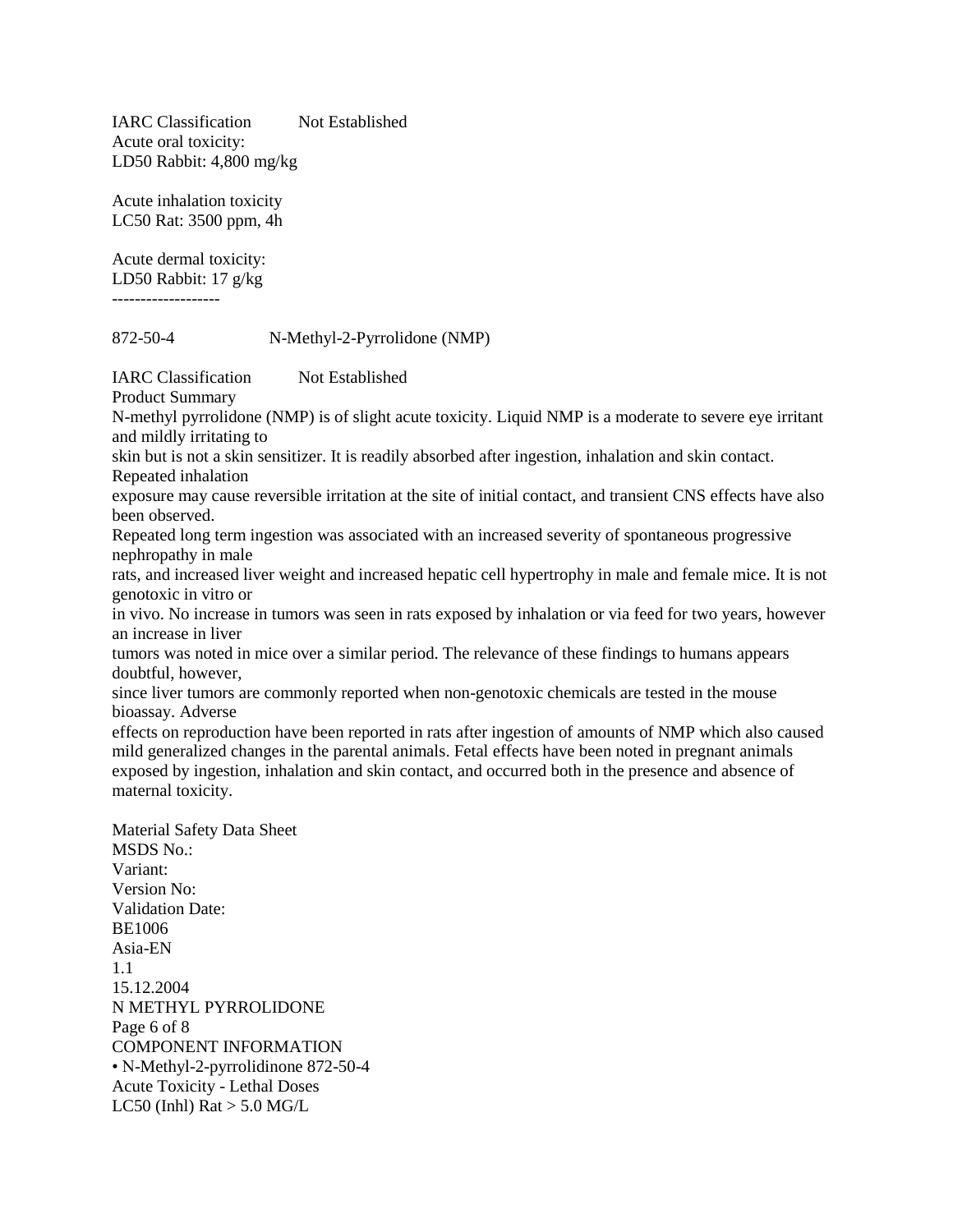(AEROSOL) 4 HOURS LD50 (Oral) Rat 4150 MG/KG BWT LD50 (Skin) Rat 7000 MG/KG BWT **Irritation** Skin Contact may cause mild skin irritation. Eye Moderate to severe eye irritant.

Target Organ Effects Eye. Skin. Respiratory system. Mucous membrane irritant. CNS depressant.

Reproductive Effects

NMP may adversely affect reproduction in the rat after ingestion, although fertility is unaltered. These effects occurred at exposures which also caused mild generalized effects in the parental animals. It is therefore unclear if NMP specifically targets the reproductive system or whether these changes were secondary to other systemic effects. The relevance of these findings to humans is unknown. Fetal effects (including delayed development and the occurrence of soft tissue and skeletal variations)were observed in pregnant animals exposed by ingestion, inhalation and skin contact. While these events generally occurred in the presence of maternal toxicity, mild fetotoxicity was sometimes present in the absence of maternal effects. The relevance of these findings to humans is unknown.

#### Carcinogenicity

No increase in tumors in rats exposed by inhalation or via feed for 2 years. A dietary study found increased liver tumors in male and female mice given 1100 and 1400 mg/kg bwt/day for 18 months, respectively. Since liver tumors are commonly reported when non-genotoxic chemicals are tested in the mouse bioassay, the relevence of these findings to humans appears doubtful.

-------------------

9004-36-8 Cellulose Acetate Butyrate

IARC Classification Not Established Information on likely routes of exposure

Inhalation: None Known

Ingestion: None Known

Skin Contact: Molten material will produce thermal burns

Eye Contact: Molten material will produce thermal burns

Information on toxicological effects

Acute Toxicity

Oral Product: No data available

Specified substance(s) Cellulose acetate butyrate: Oral LD-50: (Rat):>3,200 mg/kg (highest dose tested)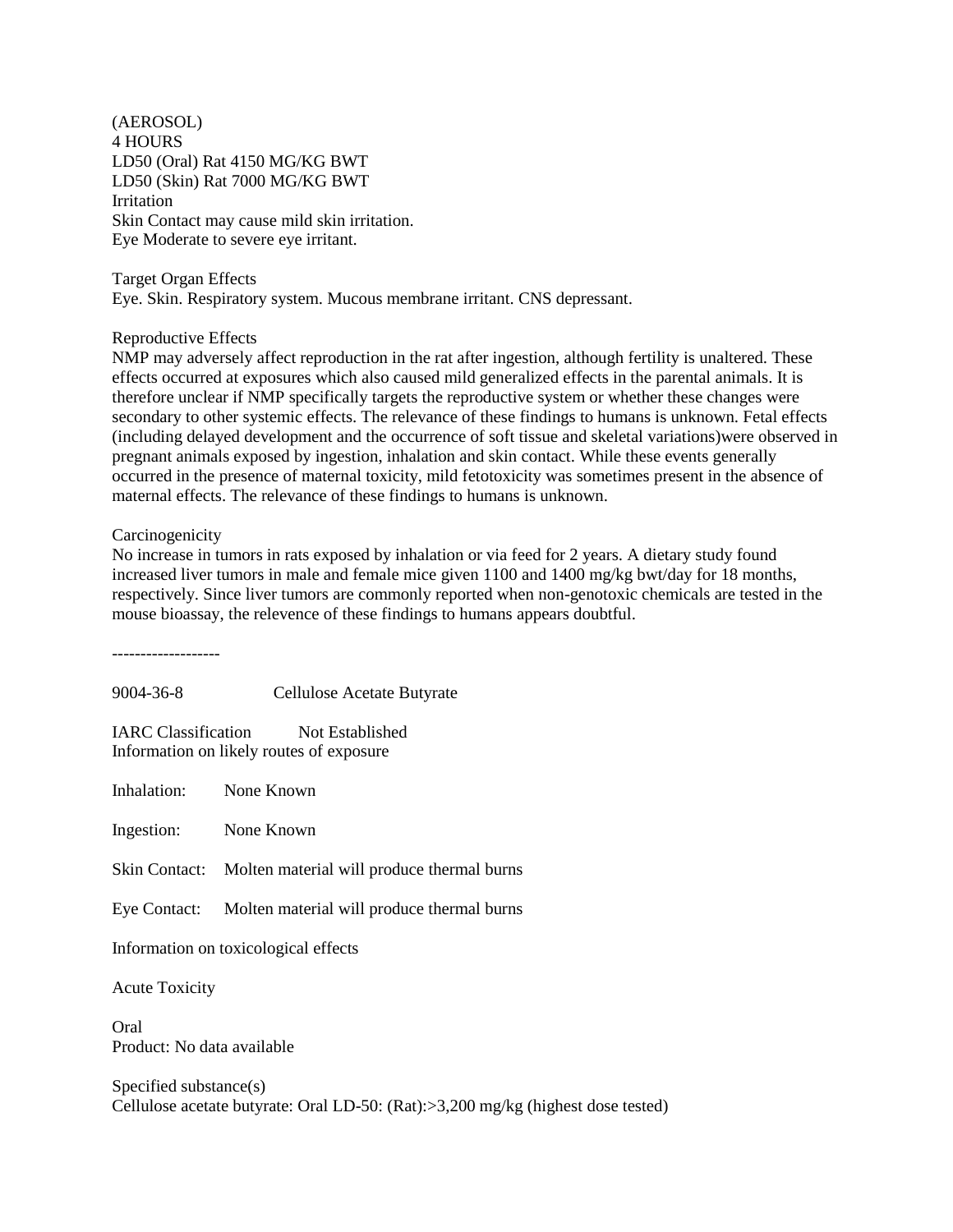Dermal Product: No data available

Specified substance(s) Cellulose acetate butyrate: Dermal LD-50: (Guinea pig):>1,000 mg/kg (highest dose tested)

Inhalation Product: No data available

Specified substances(s) Cellulose acetate butyrate: No data available

Repeated dose toxicity Product: No data available

Specified substance(s) Cellulose acetate butyrate: No data available

Skin corrosion/irritation Product: No data available

Specified substance(s) Cellulose acetate butyrate: (Guinea pig, 24 h): slight

Serious eye damage/eye irritation Product: No data available

Specified substance(s) Cellulose acetate butyrate: No data available

Respiratory or skin sensitization Product: No data available

Specified substance(s) Cellulose acetate butyrate: No data available

Germ cell mutagenicity In vitro Product: No data available

Specified substance(s) Cellulose acetate butyrate: No data available

In vivo Product: No data available

Specified substance(s) Cellulose acetate butyrate: No data available

Carcinogenicity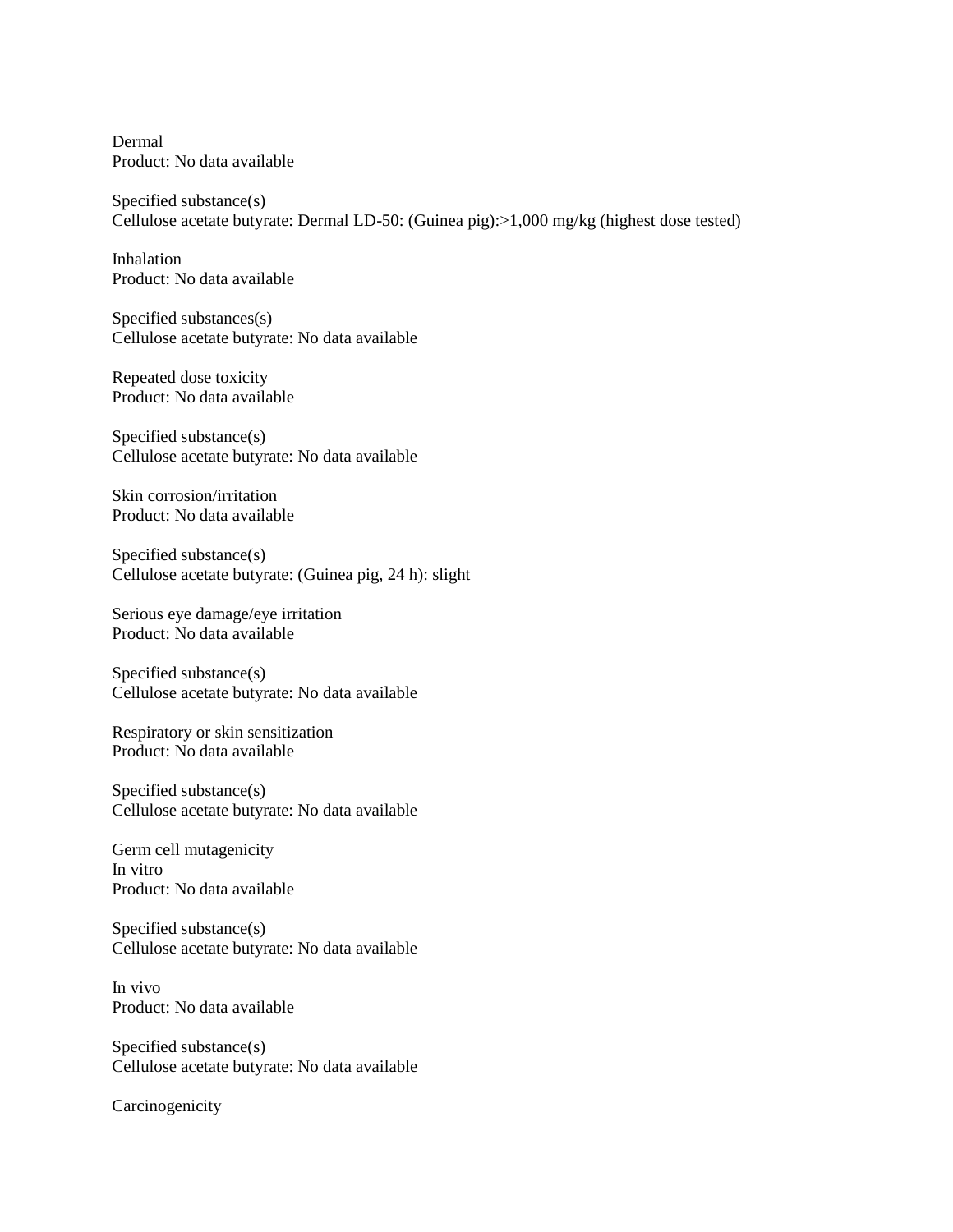Product: No data available

Specified substance(s) Cellulose acetate butyrate: No data available

Reproductive toxicity Product: No data available

Specified substance(s) Cellulose acetate butyrate: No data available

Specific target organ toxicity-single exposure Product: No data available

Specified substance(s) Cellulose acetate butyrate: No data available

Specific target organ toxicity-repeated exposure Product: No data available

Specified substance(s) Cellulose acetate butyrate: No data available

Aspiration hazard Product: No data available

Specified substance(s) Cellulose acetate butyrate: No data available

Other adverse effects: No data available -------------------

123-86-4 n-butyl Acetate

IARC Classification Not Established Acute oral toxicity: LD50 Rat: 10.8 g/kg Acute inhalation toxicity: LC50 Rat: 160mh/l, 4h Acute dermal toxicity: LD50 Rabbit: 17,600 mg/kg

-------------------

#### **IARC Reference IARC Group 1: The agent is** *carcinogenic to humans*

This category is used when there is *sufficient evidence of carcinogenicity* in humans. Exceptionally, an agent may be placed in this category when evidence of carcinogenicity in humans is less than *sufficient* but there is *sufficient evidence of carcinogenicity* in experimental animals and strong evidence in exposed humans that the agent acts through a relevant mechanism of carcinogenicity.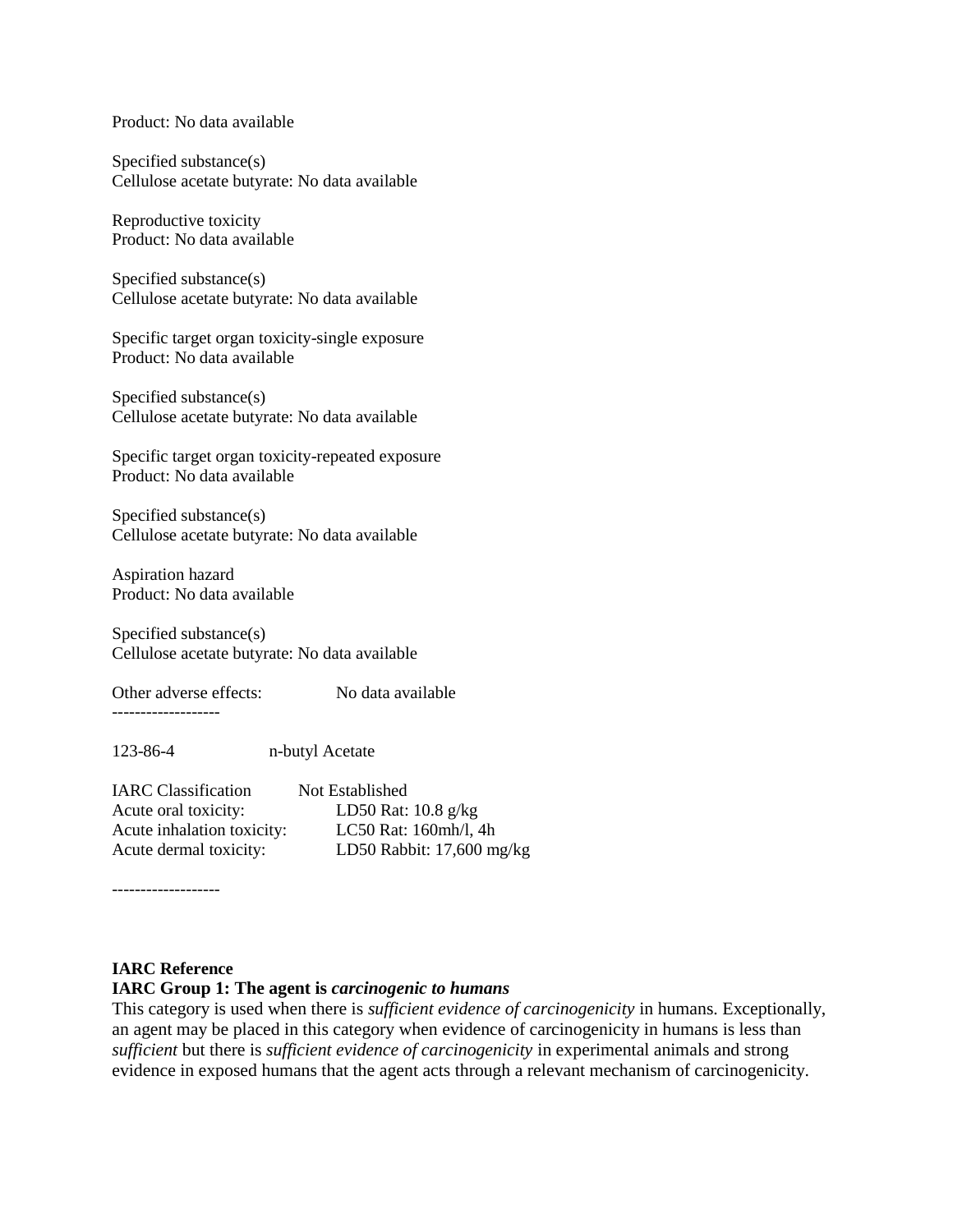# **IARC Group 2A: The agent is** *probably carcinogenic to humans***.**

This category is used when there is *limited evidence of carcinogenicity* in humans and *sufficient evidence of carcinogenicity* in experimental animals. In some cases, an agent may be classified in this category when there is *inadequate evidence of carcinogenicity* in humans and *sufficient evidence of carcinogenicity* in experimental animals and strong evidence that the carcinogenesis is mediated by a mechanism that also operates in humans. Exceptionally, an agent may be classified in this category solely on the basis of *limited evidence of carcinogenicity* in humans. An agent may be assigned to this category if it clearly belongs, based on mechanistic considerations, to a class of agents for which one or more members have been classified in Group 1 or Group 2A.

# **IARC Group 2B: The agent is** *possibly carcinogenic to humans***.**

This category is used for agents for which there is *limited evidence of carcinogenicity* in humans and less than *sufficient evidence of carcinogenicity* in experimental animals. It may also be used when there is *inadequate evidence of carcinogenicity* in humans but there is *sufficient evidence of carcinogenicity* in experimental animals. In some instances, an agent for which there is *inadequate evidence of carcinogenicity* in humans and less than *sufficient evidence of carcinogenicity* in experimental animals together with supporting evidence from mechanistic and other relevant data may be placed in this group. An agent may be classified in this category solely on the basis of strong evidence from mechanistic and other relevant data.

# **IARC Group 3: The agent is** *not classifiable as to its carcinogenicity to humans***.**

This category is used most commonly for agents for which the evidence of carcinogenicity is *inadequate* in humans and *inadequate* or *limited* in experimental animals. Exceptionally, agents for which the evidence of carcinogenicity is *inadequate* in humans but *sufficient* in experimental animals may be placed in this category when there is strong evidence that the mechanism of carcinogenicity in experimental animals does not operate in humans. Agents that do not fall into any other group are also placed in this category. An evaluation in Group 3 is not a determination of non-carcinogenicity or overall safety. It often means that further research is needed, especially when exposures are widespread or the cancer data are consistent with differing interpretations.

### **IARC Group 4: The agent is** *probably not carcinogenic to humans***.**

This category is used for agents for which there is *evidence suggesting lack of carcinogenicity* in humans and in experimental animals. In some instances, agents for which there is *inadequate evidence of carcinogenicity* in humans but *evidence suggesting lack of carcinogenicity* in experimental animals, consistently and strongly supported by a broad range of mechanistic and other relevant data, may be classified in this group.

# **Section 12 -- ECOLOGICAL INFORMATION**

CAS No. Ingredient Name

------------------------------------------------------------------------------------------------------------------- 1330-20-7 Xylene

Biodegradability: No data available Bioaccumulation: No data available

Ecotoxicity effects:

Toxicity to fish: 96h LC50 Flathead minnow (Pimephales promelas); 23.53-29.97 mg/l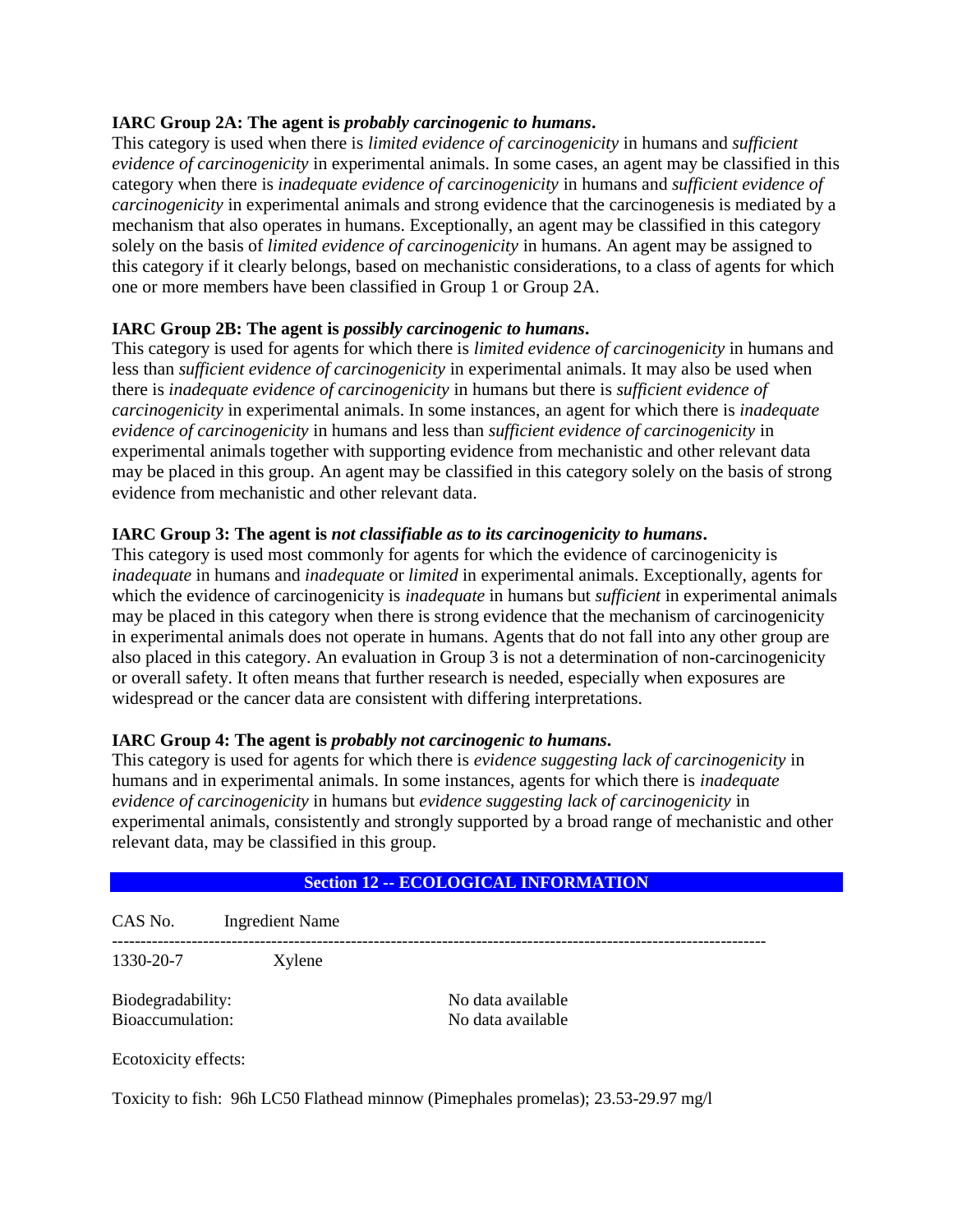Method: Static **Mortality** 

Toxicity to daphnia and other aquatic Invertebrates: 24h LC50 Water flea (Daphnia magna): > 100.00 - <1,000.00 mg/l Method: Static Mortality

| Toxicity to algae:                 | No data available |
|------------------------------------|-------------------|
| Toxicity to bacteria:              | No data available |
| Biochemical Oxygen Demand (BOD):   | No data available |
| Chemical Oxygen Demand (COD):      | No data available |
| Additional ecological information: | No data available |
|                                    |                   |

-------------------

100-41-4 Ethylbenzene

Ecological Information

| Ecotoxicity:                                  |                                                       |
|-----------------------------------------------|-------------------------------------------------------|
| Fish: Rainbow trout:                          | $LC50 = 14.0$ mg/L; 96 Hr.;                           |
| <b>Static Bioassay Fish: Fathead Minnow:</b>  | $LC50 = 12.1$ mg/L; 96 Hr.;                           |
| Flow-through Bioassay Fish: Bluegill/Sunfish: | $LC50 = 150.0$ mg/L; 96 Hr.;                          |
| Static Bioassay:                              | pH 6.5-7.9, 21-23 degrees C                           |
| Water flea:                                   | $EC50 = 2.1$ mg/L; 48 Hr.;                            |
| Static Bioassay Water flea:                   | $EC50 = 75.0$ mg/L; 48 Hr.;                           |
| Static Bioassay Shrimp (mysidoposis bahia):   | $LC50 = 87.6$ mg/L/96hr.                              |
| Sheepshead minnow:                            | $LC50 = 275$ mg/L/96hr.                               |
| Fathead minnow:                               | $LC50 = 42.3$ mg/L/96hr in hard water &48.5 mg/L/96hr |
| in soft water.                                |                                                       |

Environmental: Experimental data on the bioconcentration of ethylbenzene include a log BCF of 1.9 in goldfish and the log BCF of 0.67 for clams exposed to the water-soluble fraction of crude oil. Using its octanol/water partition coefficient (log Kow= 3.15) and using a recommended regression equation, one can calculate a log BCF in fish of 2.16 indicating that ethylbenzene should not significantly bioconcentrate in aquatic organisms. Ethylbenzene has a moderate adsorption for soil. The measured Koc for silt loam was 164

Physical: The predominant photochemical reaction of ethylbenzene in the atmosphere is with hydroxyl radicals; the tropospheric half-life for this reaction is 5.5 and 24 hr in the summer and winter, actively. Degradation is somewhat faster under photochemical smog situations.

Photo oxidation products which have been identified include ethylphenol, benzaldehyde, acetophenone and m- and p-ethylnitrobenzene. Ethylbenzene is resistant to hydrolysis.

Ethylbenzene does not significantly absorb light above 290 nm in methanol solution.

-------------------

67-63-0 Isopropanol

Ecotoxicity: Fish: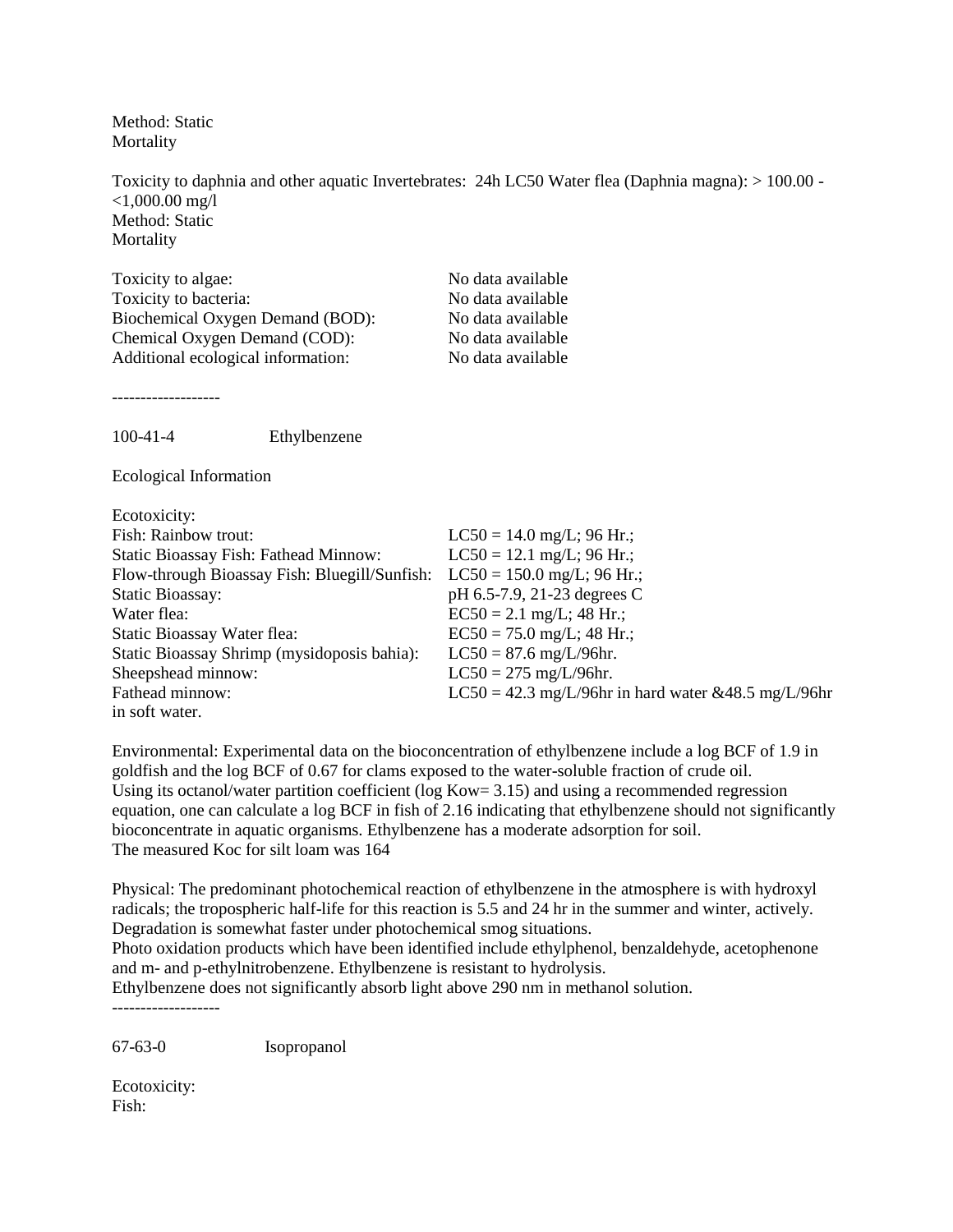Fathead Minnow: >1000 ppm; 96h; LC50

Daphnia: >1000 ppm; 96h; LC50

Gold orfe: 8970-9280 ppm; 48h; LC50

IPA has a high biochemical oxygen demand and a potential to cause oxygen depletion in aqueous systems, a low potential to affect aquatic organisms, a low potential to affect secondary waste treatment microbial metabolism, a low potential to affect the germination of some plants, a high potential to biodegrade (low persistence) with unacclimated microorganisms from activated sludge. Environmental: No information available.

Physical: THOD: 2.40 g oxygen/gCOD: 2.23 g oxygen/gBOD-5: 1.19-1.72 g oxygen/g Other: No information available.

-------------------

71-36-3 N-Butanol

No data available.

-------------------

108-88-3 Toluene

Biodegradability: No data available

Bioaccumulation: Species: ide, silver or golden orfe (Leuciscus idus) Exposure time: 3 d Dose: 0.05 mg/l Bioconcentration factor (bcf): 94 Method: Not reported

Ecotoxicity effects:

Toxicity to fish: 96h LC50 rainbow trout, Donaldson trout (oncorhynchus mykiss): 5.80 mg/l Method: Renewal Mortality 96h LC50 fathead minnow (pimephales promelas): 12.60 mg/l Method: Static Mortality

Toxicity to daphnia and other aquatic invertebrates: 48 h EC50 water flea (daphnia magna): 6.00 mg/l Method: Static intoxication

| Toxicity to algae:                 | No data available |
|------------------------------------|-------------------|
| Toxicity to bacteria:              | No data available |
| Biochemical oxygen demand (BOD):   | No data available |
| Chemical oxygen demand (COD):      | No data available |
| Additional ecological information: | No data available |
|                                    |                   |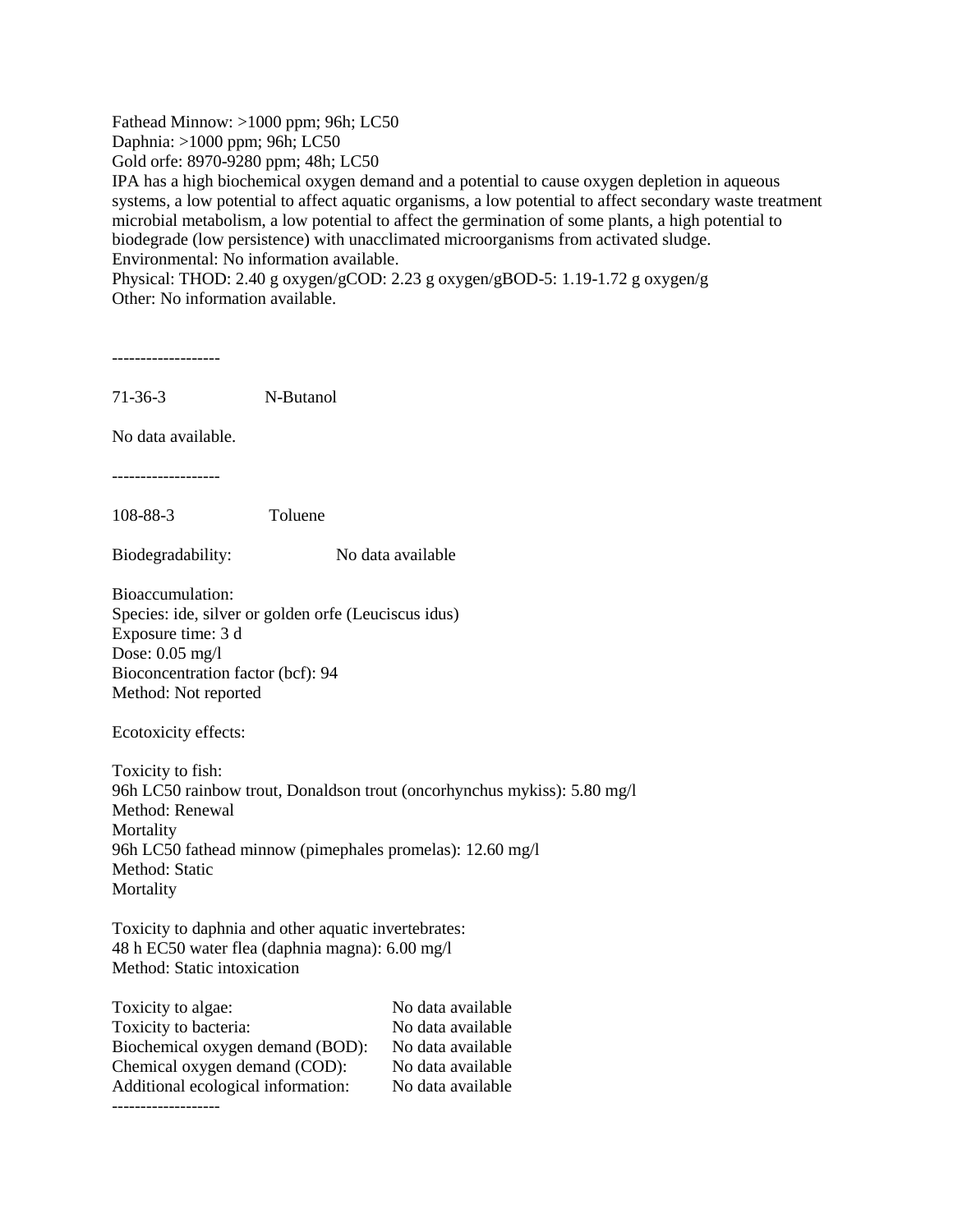#### 141-78-6 Ethyl Acetate

Acute fish toxicity: LC50: 230 mg/l (96h) Species: Pimephales promelas (Fathead minnow) Method: EPA E03-05 Acute daphnia toxicity: EC50: 3090 mg/l (24h) Species: Daphnia magna Method: DIN 38412, Part 11 NOEC (21 d): 2.4 mg/l Species: Daphnia magna Toxicity to aquatic plants: NOEC  $(72h)$ :  $> 100 \text{ mg/l}$ Species: Desmodesmus subspicatus Method: OECD 201 Toxicity to bacteria: EC3 (16h): 650 mg/l Species: Pseudomonas putida Method: DIN 38412 T.8 Biodegradation: Readily biodegradable Method: BOD Standard Method Other potential hazards: The substance does not meet the criteria for PBT/vPvB according to REACH, Annex XIII -------------------

67-64-1 Acetone

Ecotoxicity:

Fish: Rainbow trout: 5540 mg/l; 96-hr; LC50

Fish: Bluegill/Sunfish: 8300 mg/l; 96-hr; LC50 No data available.

Environmental: Volatilizes, leeches, and biodegrades when released to soil.

Terrestrial fate: If released on soil, acetone will both volatilize and leach into the ground. Acetone readily biodegrades and there is evidence suggesting that it biodegrades fairly rapidly in soils.

Aquatic fate: If released into water, acetones will probably biodegrade. It is readily biodegradable in screening tests, although data from natural water are lacking. It will also be lost due to volatilization (estimated half-life 20 hr from a model river). Adsorption to sediment should not be significant. Physical:

Atmospheric fate: In the atmosphere, acetone will be lost by photolysis and reaction with photo chemically produced hydroxyl radicals. Half-life estimates from these combined processes are 79 and 13 days in January and June, respectively, for an overall annual average of 22 days. Therefore considerable dispersion should occur. Being miscible in water, wash out by rain should be an important removal process. This process has been confirmed around Lake Shinsei-ko in Japan. There acetone was found in the air and rain as well as the lake.

Other: No information available.

-------------------

110-19-0 Isobutyl Acetate

No data available. -------------------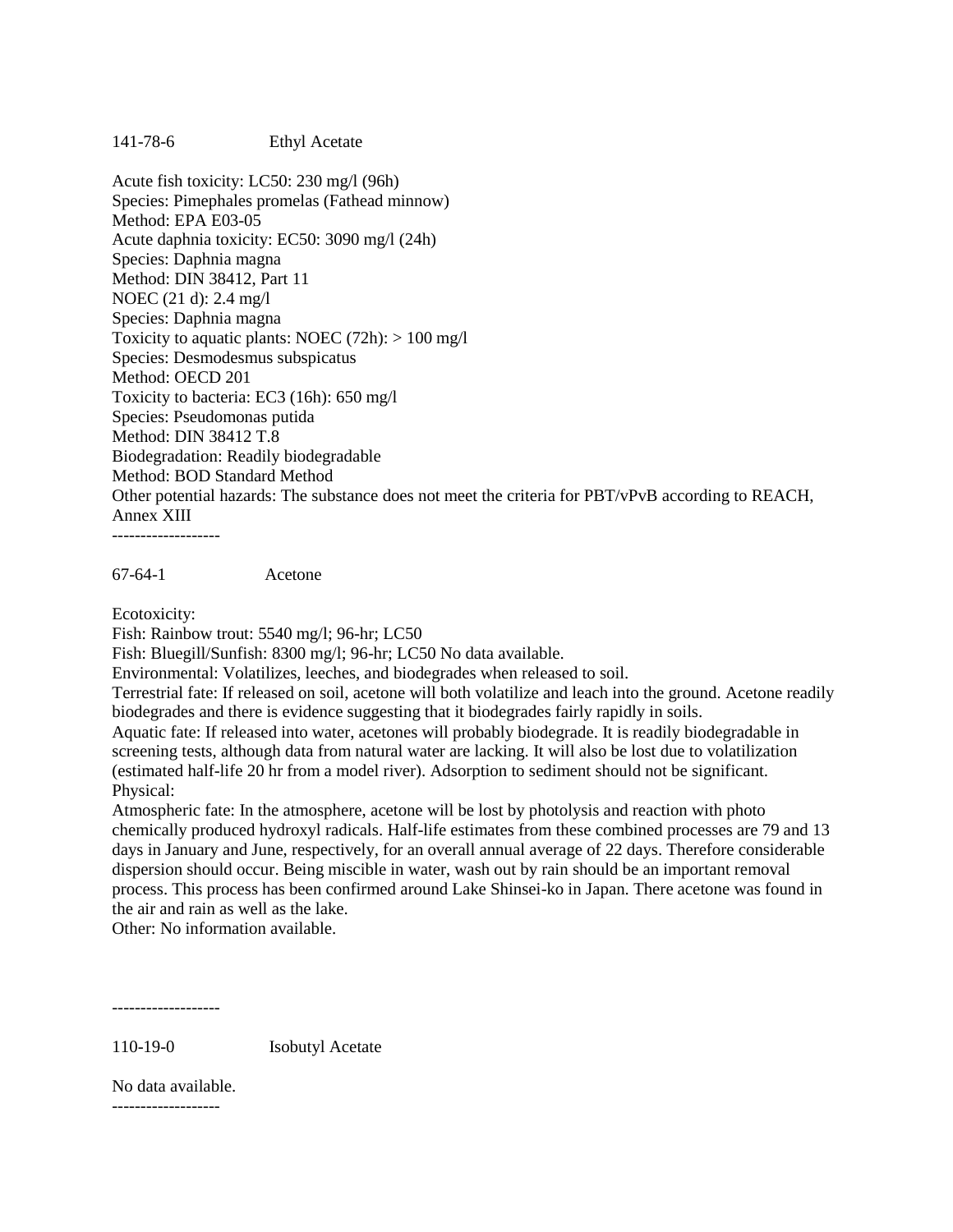872-50-4 N-Methyl-2-Pyrrolidone (NMP)

Ecotoxicity

This material is expected to be non-hazardous to aquatic species. See component summary. Environmental Fate and Pathway

This material is not expected to persist in the environment. It is water soluble and is expected to have low volatility. It is expected to be poorly adsorbed onto soils or sediments. Hydrolysis is not expected to be an important factor in the environmental fate process for this material. See component summary.

### COMPONENT INFORMATION

Ecotoxicity This material is expected to be non-hazardous to aquatic species. Acute toxicity to fish LC50 / 96 HOURS bluegill. 832 mg/l LC50 / 96 HOURS fathead minnow 1,072 mg/l LC50 / 96 HOURS rainbow trout. 3,048 mg/l Acute toxicity to aquatic invertebrates EC50 / 24 HOURS Daphnia magna. > 1,000 mg/l Toxicity to aquatic plants EC50 / 72 HOURS Green algae (Scenedesmus subspicatus). > 500 mg/l

Environmental Fate and Pathway

This material is not expected to persist in the environment. It is water soluble and is expected to have low volatility. It is expected to be poorly adsorbed onto soils or sediments. Hydrolysis is not expected to be an important factor in the environmental fate process for this material.

Persistance and Degradability Biodegradation: BOD (Modified MITI Method) =  $73\%$  (28 days). BOD (Modified MITI Method) =  $92\%$ (14 days). This material is expected to be readily biodegradable. Bioaccumulation:  $BCF = 0.16$ . This material is not expected to bioaccumulate.

-------------------

9004-36-8 Cellulose Acetate Butyrate

No data available. -------------------

123-86-4 n-butyl Acetate

Aquatic toxicity: Acute and Prolonged Toxicity to Fish: No data available Acute Toxicity to Aquatic Invertebrates: No data available Environmental fate and pathways: No data available

-------------------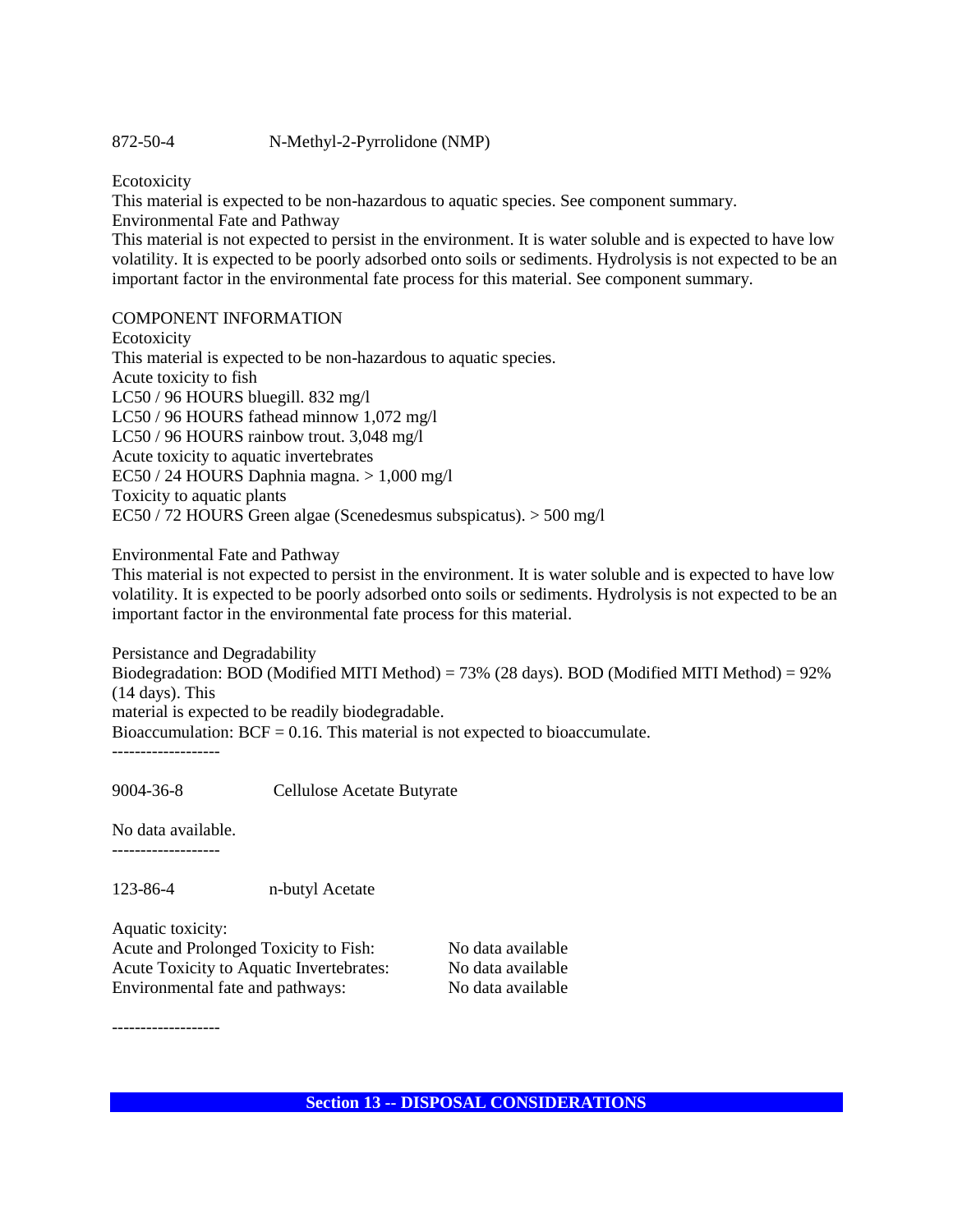#### WASTE DISPOSAL METHOD:

Waste from this product may be hazardous as defined under the Resource Conservation and Recovery Act (RCRA) 40 CFR 261. Do not incinerate. Depressurize container. Dispose of in accordance with Federal, State, and Local regulations regarding pollution.

#### **Section 14 -- TRANSPORT INFORMATION**

| <b>Proper Shipping Name:</b> | <b>Consumer Commodity</b> |
|------------------------------|---------------------------|
| <b>NOS Technical Name:</b>   | ORM-D                     |
| Hazard Class:                | N/A                       |
| UN Number:                   | N/A                       |
| Packing Group:               | N/A                       |

# **Section 15 -- REGULATORY INFORMATION**

 $\,<$ 

Canadian Regulations:

CEPA (Canadian Environmental Protection Act):

All substances in this product are listed on the Canadian Domestic Substance List (DSL) or are not required to be listed.

US Regulations:

This product contains the following substances subject to the reporting requirements of Section 313 of Title III of the Superfund Amendments and Reauthorization Act of 1986 and 40 CFR Part 372.

| <b>SARA 313:</b><br>CAS No.<br><b>WT</b> | CHEMICAL/COMPOUND            | $%$ by |
|------------------------------------------|------------------------------|--------|
|                                          |                              |        |
| 1330-20-7                                | Xylene                       | 6.8    |
| $100-41-4$                               | Ethylbenzene                 | 2.3    |
| $67 - 63 - 0$                            | Isopropanol                  | 3.0    |
| $71-36-3$                                | N-Butanol                    | 6.0    |
| 108-88-3                                 | Toluene                      | 23.0   |
| 141-78-6                                 | <b>Ethyl Acetate</b>         | 2.0    |
| $67 - 64 - 1$                            | Acetone                      | 15.0   |
| $110-19-0$                               | <b>Isobutyl Acetate</b>      | 2.0    |
| 872-50-4                                 | N-Methyl-2-Pyrrolidone (NMP) |        |
| 0.2                                      |                              |        |
| PROP <sub>65</sub>                       |                              |        |
| CAS No.                                  | <b>CHEMICAL COMPOUND</b>     | $%$ by |
| <b>WT</b>                                |                              |        |
|                                          |                              |        |
| $100-41-4$                               | Ethylbenzene                 | 2.3    |
| 108-88-3                                 | Toluene                      | 23.0   |